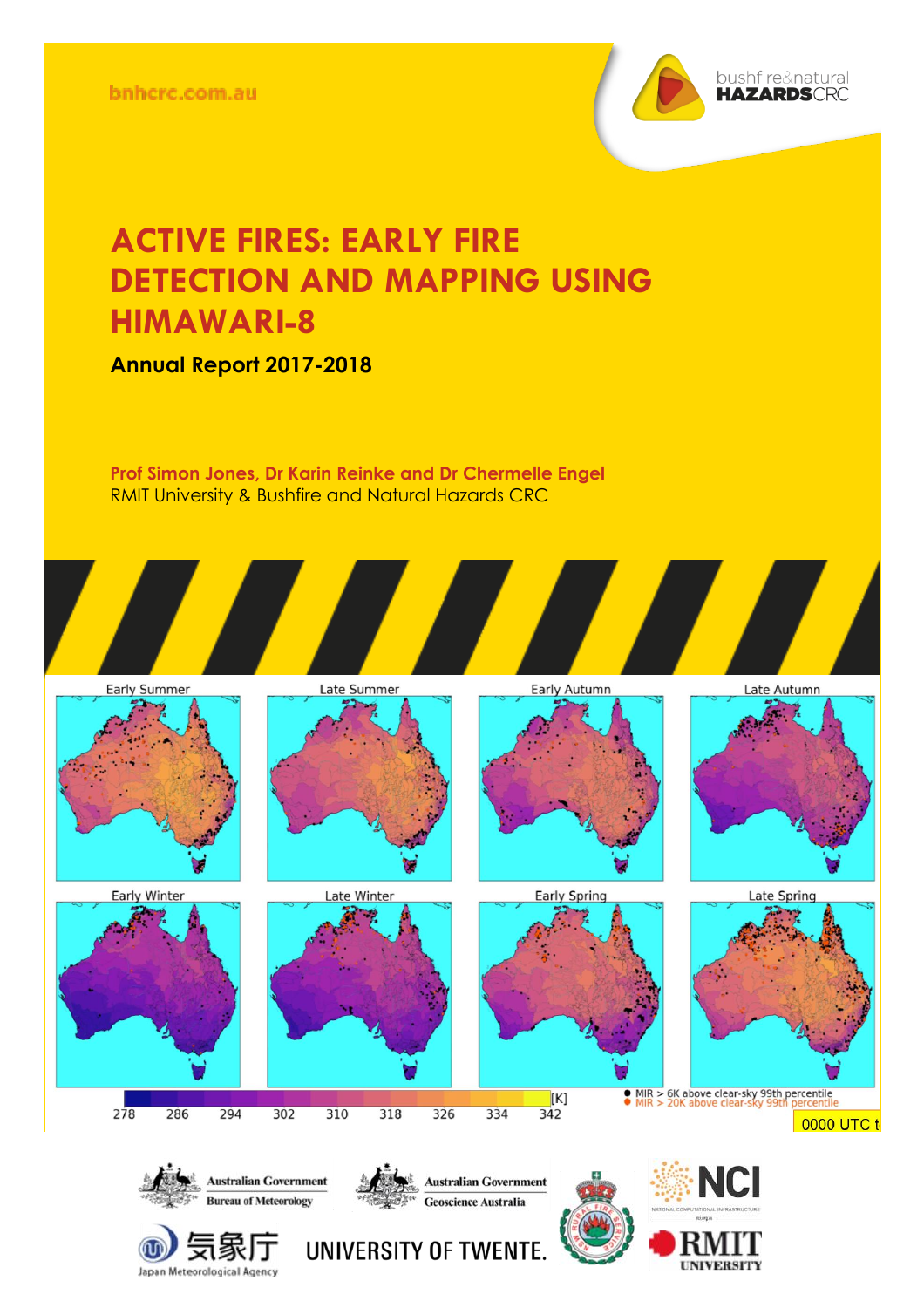**DOCUMENT TITLE |** REPORT NO. 458.2019



| Version | <b>Release history</b>       | Date      |
|---------|------------------------------|-----------|
| 10      | Initial release of document. | 4/03/2019 |



Department of Industry, **Innovation and Science** 

**Business** Cooperative Research Centres Programme

All material in this document, except as identified below, is licensed under the Creative Commons Attribution-Non-Commercial 4.0 International Licence.

Material not licensed under the Creative Commons licence:

- Department of Industry, Innovation and Science logo Cooperative Research Centres Programme logo
- 
- Bushfire and Natural Hazards CRC logo All other logos
- All photographs, graphics and figures

All content not licenced under the Creative Commons licence is all rights reserved. Permission must be sought from the copyright owner to use this material.



#### **Disclaimer:**

RMIT University, University of Twente, Japanese Meteorology Agency, New South Wales Rural Fire Service, Geoscience Australia, National Computational Infrastructure and the Bushfire and Natural Hazards CRC advise that the information contained in this publication comprises general statements based on scientific research. The reader is advised and needs to be aware that such information may be incomplete or unable to be used in any specific situation. No reliance or actions must therefore be made on that information without seeking prior expert professional, scientific and technical advice. To the extent permitted by law RMIT University and the Bushfire and Natural Hazards CRC<br>(including its employees and consultants) exclude all liability to any person for any<br>consequences, including but not limited to all loss any other compensation, arising directly or indirectly from using this publication (in part or in whole) and any information or material contained in it.

#### **Publisher:**

Bushfire and Natural Hazards CRC

February 2019

Citation: Jones, S, Reinke, K and Engel, C. (2019) Active Fires – Early fire detection and mapping using Himawari-8 Report, submitted to the Bushfire and Natural Hazards CRC, February 2019.

Cover: Terrestrial laser scanning data being collected for comparison with Fuels3D in Ridgeway, Tasmania.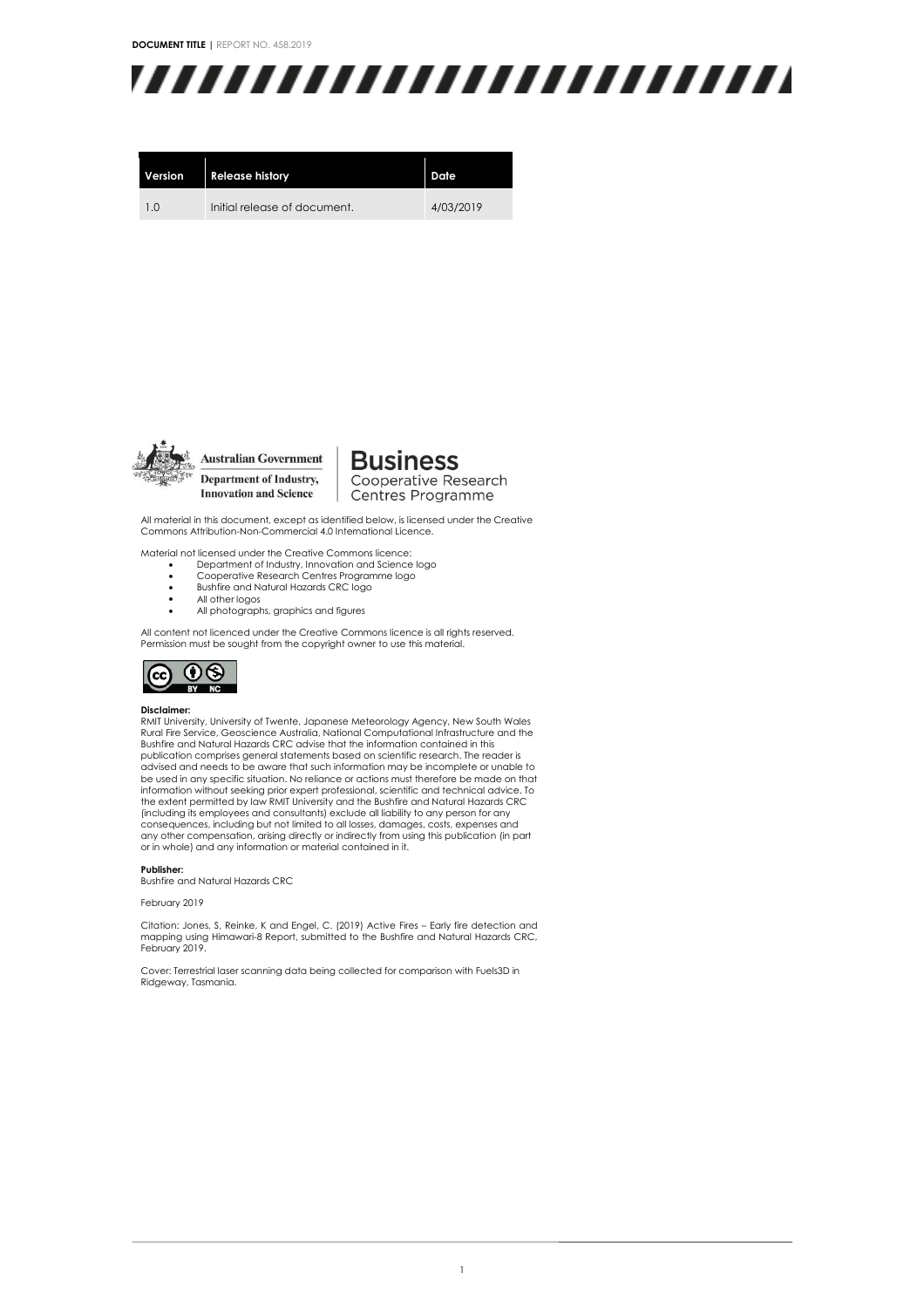**DOCUMENT TITLE |** REPORT NO. 458.2019



### **TABLE OF CONTENTS**

| <b>ACKNOWLEDGEMENTS</b>    | 3                            |
|----------------------------|------------------------------|
|                            |                              |
| <b>EXECUTIVE SUMMARY</b>   | 4                            |
| <b>INTRODUCTION</b>        | 5                            |
| <b>BACKGROUND</b>          | ERROR! BOOKMARK NOT DEFINED. |
| <b>RESEARCH APPROACH</b>   | ERROR! BOOKMARK NOT DEFINED. |
| <b>KEY MILESTONES</b>      | 13                           |
| <b>UTILISATION OUTPUTS</b> | 14                           |
| <b>PUBLICATIONS LIST</b>   | 15                           |
| <b>TEAM MEMBERS</b>        | 16                           |
| <b>REFERENCES</b>          | 17                           |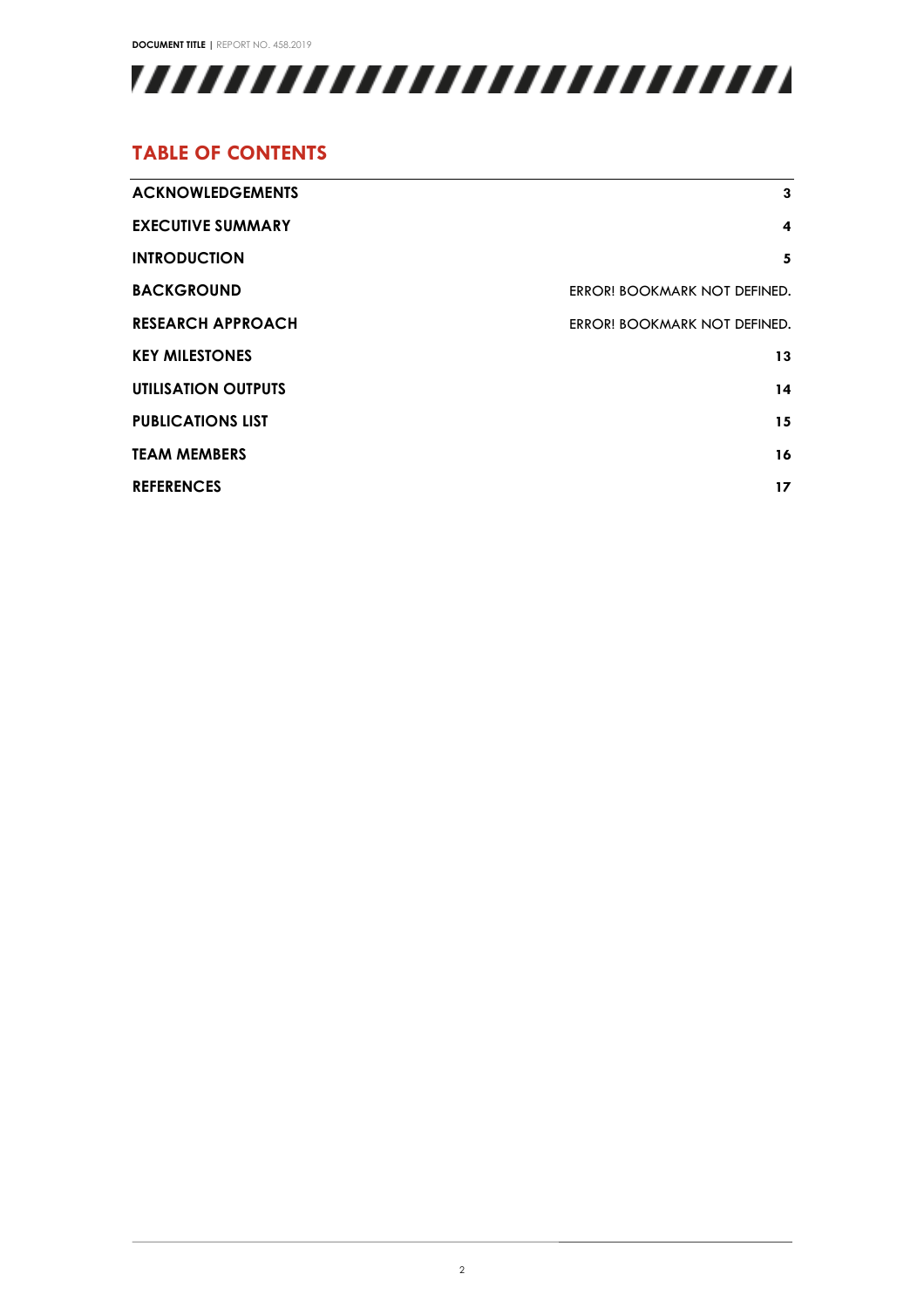

## <span id="page-3-0"></span>**ACKNOWLEDGEMENTS**

The project team gratefully acknowledge the assistance of end-users from the Victorian Department of Environment, Land, Water and Planning, Geoscience Australia, and in particular the New South Wales Rural Fire Service, for providing access to important datasets to allow for the intercomparison and validation of newly developed algorithms and products. Acknowledgements also go to the National Computing Infrastructure (NCI) for providing important computing resources to supporting processing of imagery and also to the Bureau of Meteorology.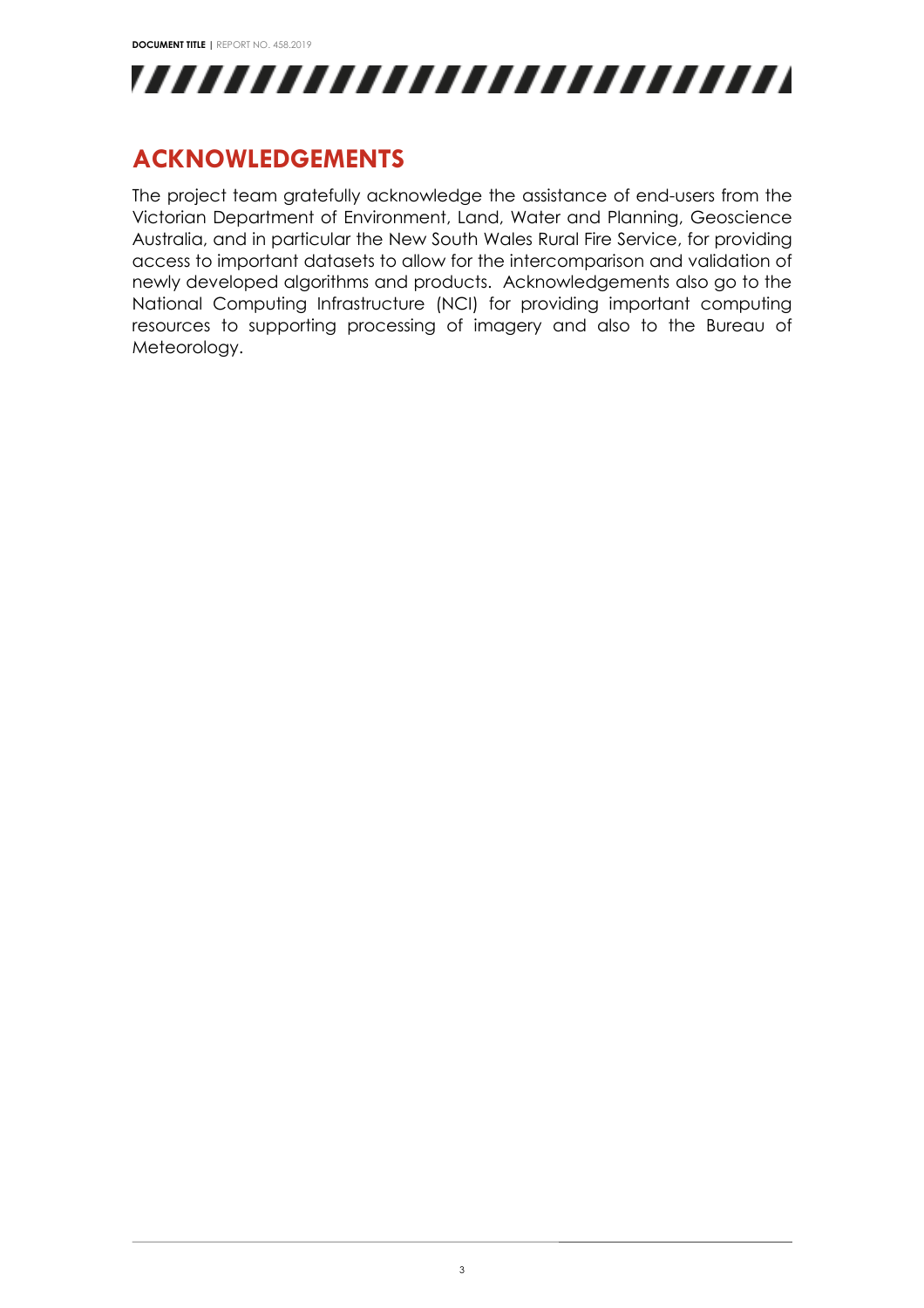

### <span id="page-4-0"></span>**EXECUTIVE SUMMARY**

Satellite sensors are an important source of observations of fire activity in the landscape, and the advent of recent geostationary satellites such as Himawari-8 provide earth observations every 10-minutes. This near-real time data provides opportunities for new and improved fire detection algorithms. Early fire detection algorithms that take advantage of such high frequency observations, and that are primed for Australian landscapes, are developed under this project.

The fitness for purpose of new data products forms part of the development phase. How well do they perform? What are their limitations? What are their advantages for observing fire under different fire scenarios and in different landscapes? This also demands understanding such outputs in the context of data sources and procedures that are currently in operation. Complementing this evaluation into performance is the development of new methods that take into account comparing high temporal frequency + low spatial resolution geostationary outputs with low temporal frequency + moderate spatial resolution low earth orbiting outputs.

Highlights of 2017 – 2018 have included:

- Best session presentation awarded at the 38<sup>th</sup> Asian Conference of Remote Sensing (Space Applications – Touching Human Lives), Disaster and Risk Reduction, for the presentation "Large Area Validation of Himawari-8 Active Fires Products".
- Four peer-reviewed, international journal publications.
- A Himawari-8 cloud mask is implemented and assessed based on published international literature for suitability in Australia.
- Three active fire algorithms developed for Himawari-8; (1) temporal fitting for early fire detection, (2) statistical driven detections using Australian IBRA regions for early fire detection and (3) fire activity monitoring and mapping at improved spatial resolutions.
- New postdoctoral research fellow joins the RMIT team.
- End-user trials for near-real time testing of algorithm planned for early 2019.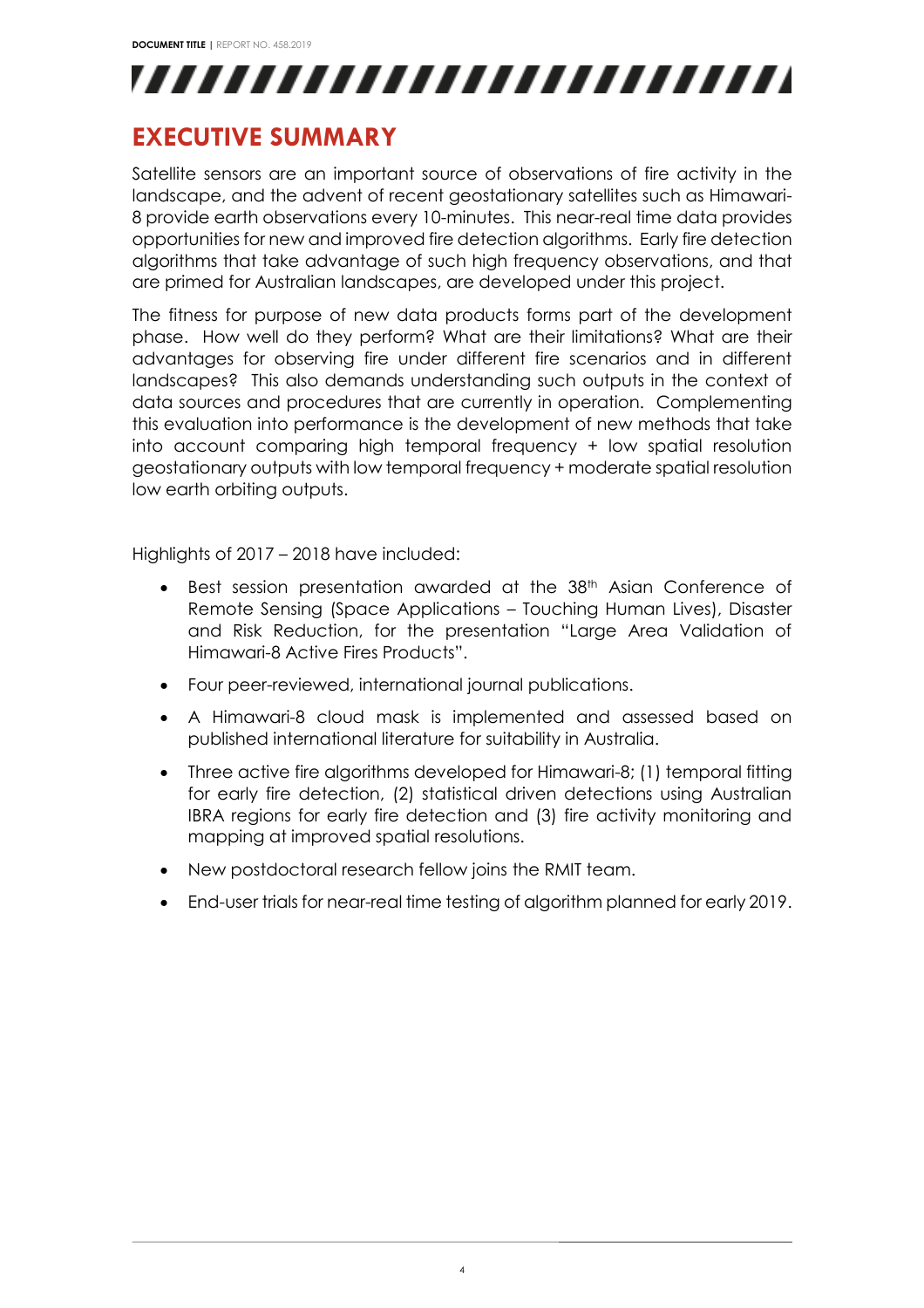## <span id="page-5-0"></span>**INTRODUCTION AND BACKGROUND**

Emerging earth observation technologies designed for monitoring fire and its effects, combined with the ubiquitous nature of remote sensing means there is an ongoing requirement to develop new fire detection algorithms that take advantage of new developments in earth observations, and understand the fitness for purpose of new data products.

The advent of the new geostationary satellite, Himawari-8, online in 2016 has meant that the entire continent of Australia is observed every 10 minutes. This provides a new opportunity for wildfire surveillance, bringing with it the need to re-think and re-explore the way in which fire detection algorithms have been traditionally designed. The outcomes of the project to build the capacity for new fire information that complements existing, and next generation, remote sensing satellite information thereby enhancing Australia's operational capabilities and information systems for bushfire monitoring and mapping. Ultimately the outcomes of this research will enable measures of fire activity to be made which in turn have the potential to inform or support efforts in prediction and monitoring, including bushfire response planning and fire rehabilitation efforts.

This project is a critical part of the BNH CRC's value to Geoscience Australia and the broader Australian government. The Sentinel Hotspots application is used by all levels of government, private sector, researchers and the public – this system would not be trusted by those parties without sound validation. This project will continue to assist the Australian government in developing and validating the capability of the Himawari-8 data source to Sentinel Hotspots program. Further, the project will assist in the ongoing improvement of vital bushfire information acquired through state-of-the-art remote sensing technology as needed by fire and emergency management now and in the future.

The following sections describe the rationale, method and preliminary findings and outputs for the implemented Himawari-8 cloud mask, early fire detection and fire line mapping algorithms.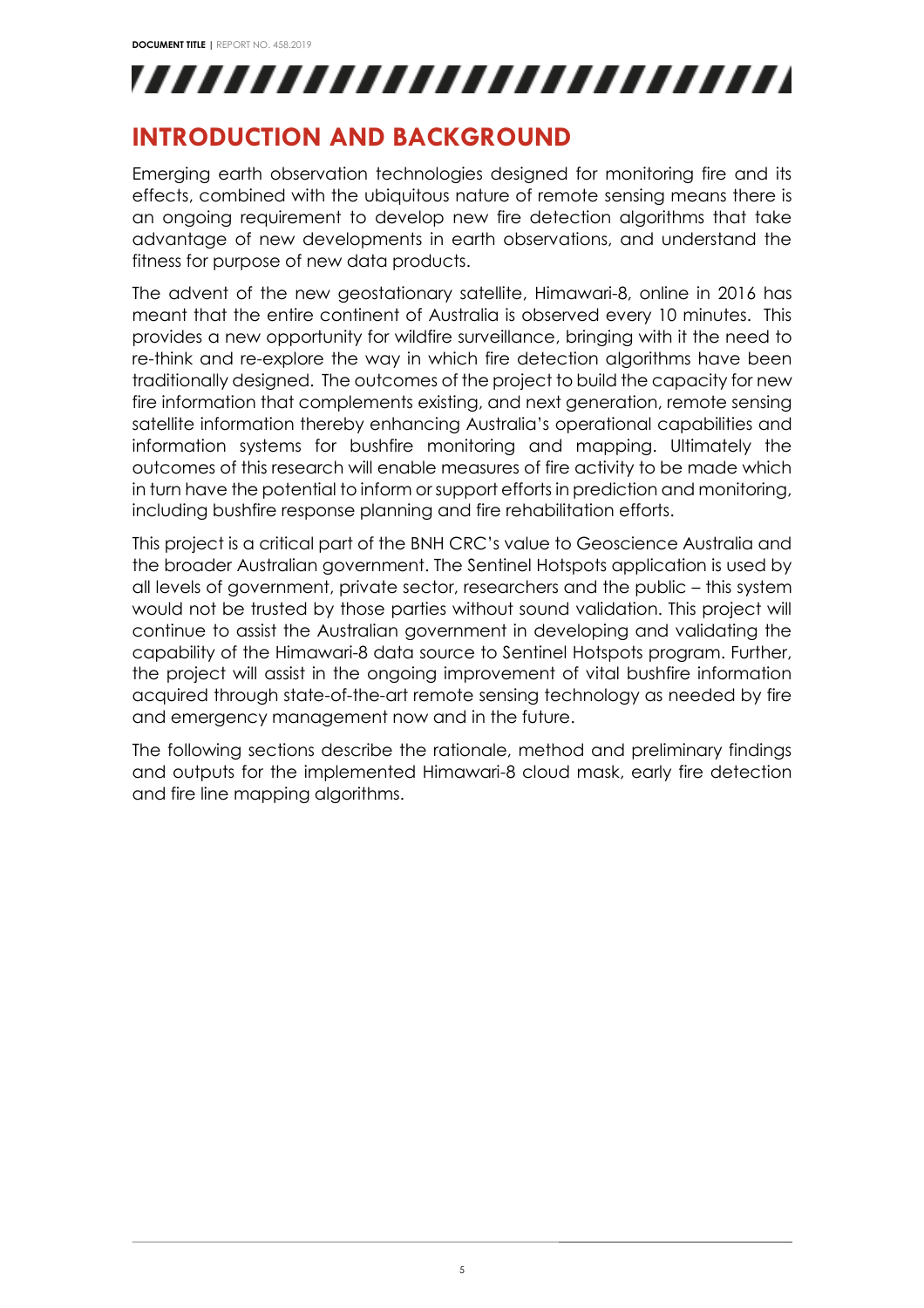## **RESEARCH APPROACH**

### **IMPLEMENTATION OF A HIMAWARI-8 CLOUD MASK FOR AUSTRALIA**

#### **Rationale**

Fires when viewed from space produce positive anomalies in middle Infrared (MIR) satellite channel data. But, in order to correctly and accurately identify if a MIR value is a positive "anomaly", researchers try to capture the "normal", or "background" MIR value. Capturing a "normal" clear-sky MIR distribution is nontrivial because MIR values are sensitive to *both* thermal radiation *and* solar radiation reflected from clouds. Therefore, to capture a "normal" clear-sky MIR distribution it is important to remove data containing clouds. Imprecise assumptions regarding thresholds that delineate clear- from cloudy-sky can lead to either clouds getting into the dataset or more than necessary clear-sky or fire pixels being left out of the dataset. Cloud-contaminated datasets have the potential to have lower the "background" TIR and higher "background" MIR expected values. A lowered background TIR value could lead to more pixels being deemed as fires, and an increased background MIR could lead to more fire-pixels being treated as clear-sky pixels. Therefore, it is important to preprocess image datasets for cloud as accurately as possible.

#### **Method and Results**

For the initial implementation of a cloud mask for Himawari-u, the work by firedetection researchers (Xu et al., 2010) was used. The Xu et al. (2010) cloud mask over land uses Visible, Mid-Infrared and Thermal-Infrared Satellite Channels, along with solar information to delineate between daytime and night-time areas. The algorithm conducts six tests to decide on the likelihood of a satellite pixel containing cloud. An example output is shown in Figure 1. On the left is the LandSat true color + cloud mask (red), in the middle is the same information but on the coarser Himawari projection, and on the right is the Himawari (modified true color) and its cloud mask (orange). Below, the LandSat cloud mask (blue) is overlaid on the Himawari cloud mask (orange). Statistics on the side of the legend show the number of pixels having cloud in both, neither, or only one of the Himawari and Landsat cloud masks. (Note: The LandSat dataset has a much higher spatial resolution than the Himawari dataset. Therefore, the LandSat cloud mask was re-gridded from its native resolution to the coarser Himawari grid resolution before conducting the comparison.)

In the Figure 1 example, the LandSat and Himawari cloud masks compare favourably. However, it is important to note that the results were limited to northern Australian case studies and the suitability of the Xu et al. (2010) cloud masking algorithm declined in coastal and southern areas of Australia and this is likely due to the original algorithm being calibrated and validated in equatorial environments. Examination of outputs using the published Xu et al. (2010) albedo threshold identified as too low for the Himawari Satellite across the Australian continent.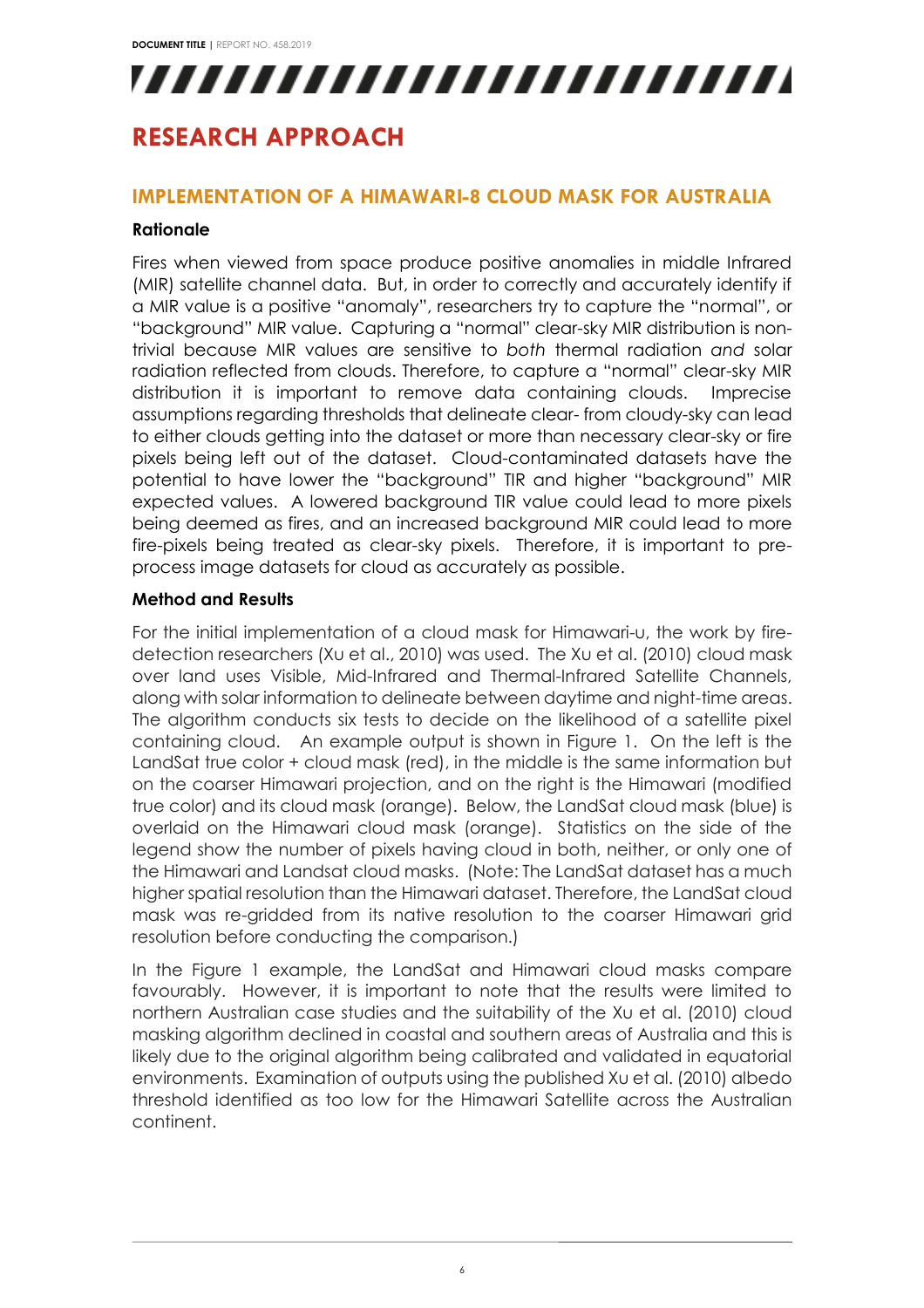**DOCUMENT TITLE |** REPORT NO. 458.2019



FIGURE 1 EXAMPLE LANDSAT/HIMAWARI CLOUD MASK COMPARISON SHOWING GOOD



SPATIAL AGREEMENT (BOTH YES = DARK PURPLE, BOTH NO = WHITE, HIMAWARI-8 YES = LIGHT PURPLE AND LANDSAT YES = YELLOW).

Initial results were found to be suitable for use over northern Australia but were significantly compromised in southern parts of the continent. The work by Xu et al. (2106) was based on thresholds developed on equatorial environments, and therefore not suited across an entire continent such as Australia. It is proposed that a dynamic albedo threshold would produce a more reliable and accurate cloud mask.

#### **Outputs**

- Python code implementing the Xu et al. (2010) algorithm and applied to Himawari-8 imagery for 2016.
- Accuracy assessment of Himawari-8.
- Revision and recommendations to Xu et al. (2010) algorithm for Australian conditions across the continent.

#### **DEVELOPMENT AND POTENTIAL OF A TIME-SERIES APPROACH FOR EARLY FIRE DETECTION**

#### **Rationale**

Fire detection and monitoring relies on an accurate estimate of the background temperature of a fire's location. This cannot be directly measured from the pixel signal due to obscuration caused by the infrared emission of fire. Previous methods of background temperature estimation have relied on using a target's adjacent background conditions in a contextual manner to estimate this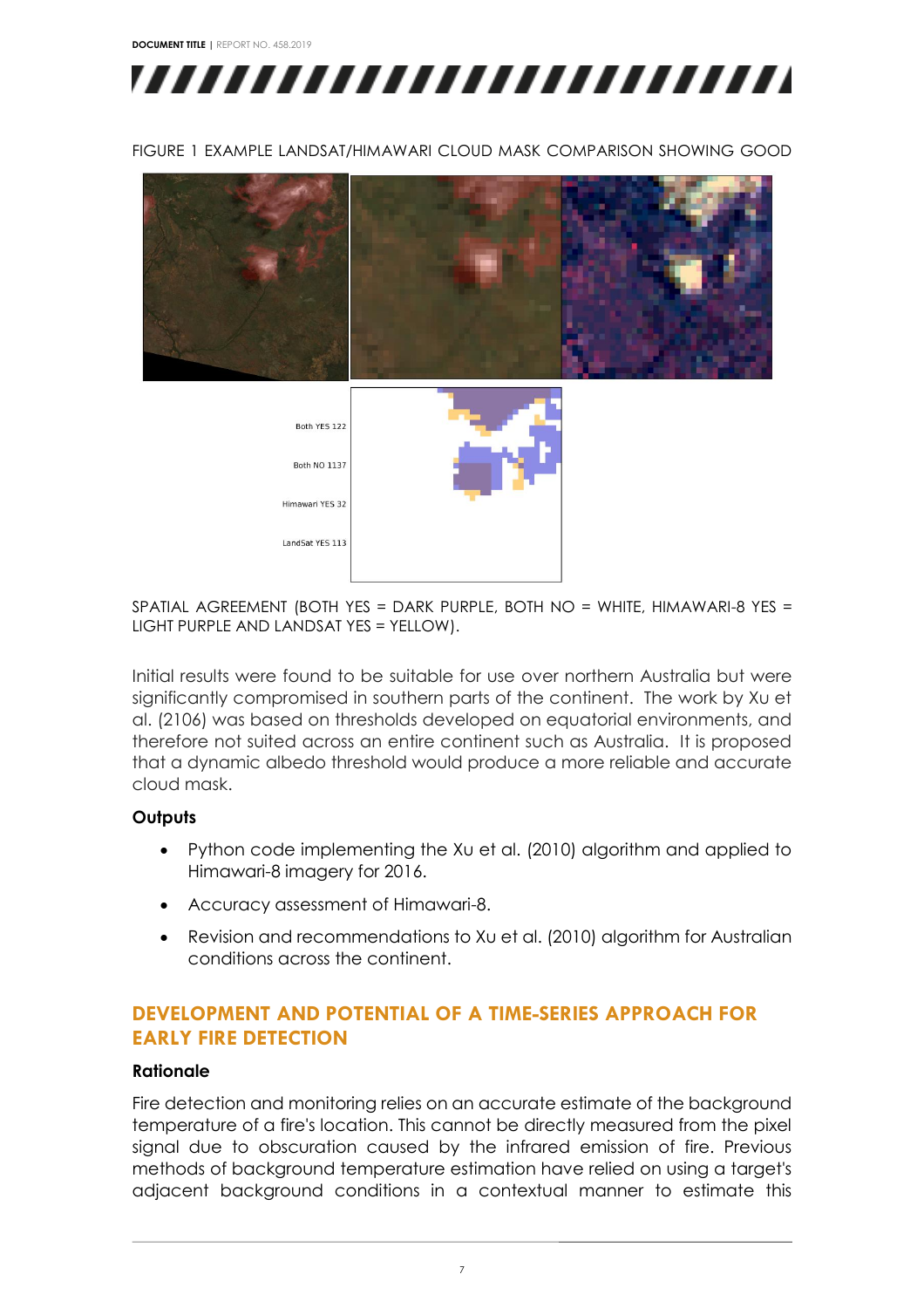

temperature. This method can be used effectively for background estimation in ideal conditions, but deteriorates when exposed to ephemeral factors such as cloud cover and smoke, and in areas of land surface heterogeneity. Identification of these locations and conditions of poor background temperature recovery have led to investigations of the use of multi-temporal data for background temperature estimation, which when matched with signal fitting and smoothing techniques can lead to a more robust method of temperature estimation than via context.

#### **Method and Results**

Multi-temporal methods of estimation utilise the pixel's time series history to make inferences about its current behaviour. These can be as simple as looking at the same time for a number of days and making a temperature estimate based upon this, but in reality there are a number of periodic signals which make up the temperature signal of a location over a period of time. The largest influence over background temperature is time of day - incident solar radiation not only increases radiation through reflectance during the daytime, but also increases thermal emission from the surface through convection. These two components make up a strong diurnal signal which is exhibited by almost all cloud-free land surface pixels. Given that solar radiation has such a strong influence, it follows that we may be able to use this underlying signal to provide temperature estimations of a pixel when an obscuring factor is present, such as cloud or fire.

Multi-temporal temperature estimations at pixel level suffer from similar problems to the use of single-timepoint contextual methods, in that obscuration by cloud in particular makes temperature recovery difficult. In some areas, periodic cloud cover can completely inhibit the use of temperature data during critical times for fire activity. The Broad Area Training method provides a more robust method of temperature estimation by using land surface areas at similar latitudes to provide a version of the expected diurnal signal of a pixel. This signal can then be scaled using the pixel's immediate history to reflect the current conditions of the pixel, and subsequently then used for background temperature prediction.

The Broad Area Training method for fire background temperature estimation has been assessed both for reliability and robustness as compared to other background estimation methods, and for its general applicability for fire detection as part of a simple thresholding method. The general applicability of the method for temperature estimation looked at the BAT technique for general applicability and performance over Australia, in comparison to both contextual temperature estimates and per-pixel multi-temporal estimation. The study found an overall increase in estimation effectiveness compared to per-pixel multitemporal methods, and increased robustness to incidences of cloud (see Table 1).

TABLE 2 COMPARISON OF FITTING TECHNIQUES TO BRIGHTNESS TEMPERATURES RECORDED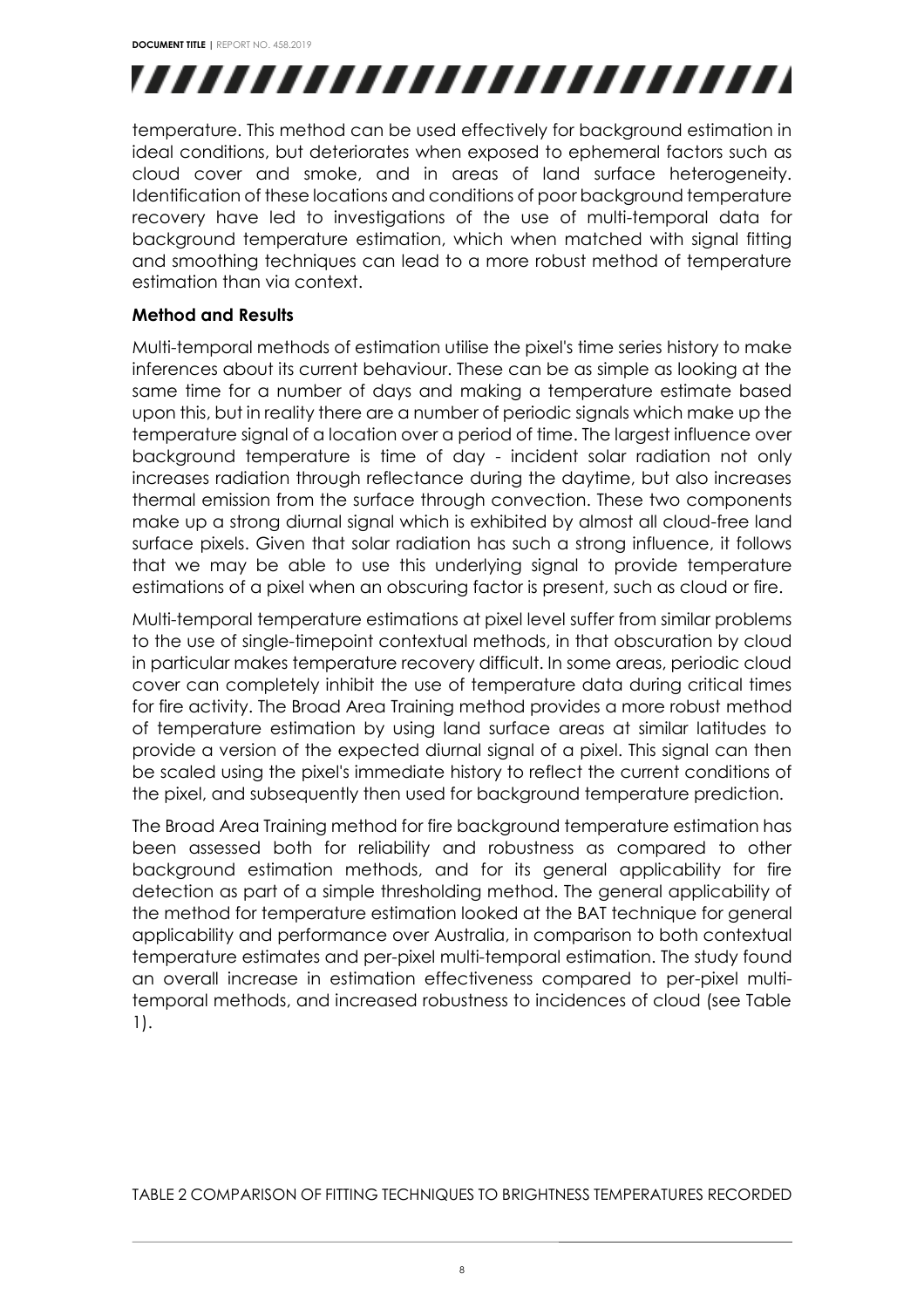

BY THE AHI SENSOR USING RMSE AFTER ELIMINATING INCIDENCES OF CLEAR SKY PROBABLY (CSP) OF LESS THAN ONE FROM THE EVALUATION (FROM HALLY ET AL. (2017)).

| <b>Fitting technique</b> | <b>RMS Error</b> (K) |         |                       |      |       |  |
|--------------------------|----------------------|---------|-----------------------|------|-------|--|
| Incidences of $CSP < 1$  | $\leq 10$            | $11-30$ | $31 - 50$   $51 - 70$ |      | > 70  |  |
| Pixel-based training     | 0.78                 | 1.01    | 2.28                  | 3.25 | 10.40 |  |
| BAT (30 days)            | 0.94                 | 0.94    | 1.11                  | 1.48 | 4.19  |  |
| BAT (10 days)            | 1.15                 | 1.21    | 1.40                  | 2.10 | 6.31  |  |
| Contextual temperature   | 0.33                 | 0.42    | 0.41                  | 0.40 | 0.42  |  |
| Number of samples        | 903                  | 741     | 768                   | 851  | 2345  |  |

The BAT method was also extended into a study which pitted the use of simple thresholds for thermal anomaly identification against commonly used fire products in part of Northern Australia (Hally et al. 2018). Fire locations were identified using a burned area product, and the associated active fires were examined using both LEO fire products, such as VIIRS VNP14 and MODIS MxD14, against thresholds above estimated background temperature using AHI imagery. The study showed an increase of fire detections overall when using the AHI imagery, with low omission rates and improvements in time of fire detection (see Table 2).

TABLE 3 DETECTION RESULTS OF THE THRESHOLDING ALGORITHM ON 150 FIRE INCIDENTS IN EACH DETECTION GROUPING PER TEMPERATURE THRESHOLD. DETECTIONS OCCUR WHERE AT LEAST ONE BRIGHTNESS TEMPERATURE MEASUREMENT EXCEEDS THE FITTED BRIGHTNESS TEMPERATURE BY THE SELECTED THRESHOLD. SYNCHRONOUS FIRE DETECTIONS ARE CLASSIFIED AS WHERE AN ANOMALY DETECTED BY ONE OR BOTH OF THE ACTIVE FIRE PRODUCTS HAS AT LEAST ONE CORRESPONDING DETECTION FROM THE THRESHOLD ALGORITHM WITHIN TWENTY MINUTES OF THE LEO (FROM HALLY ET AL. (2018)).

| $Group\langle Threshold\,\rangle$ | $2\,\mathrm{K}$ |             | 3 K      |             |          |             | 5 K      |                    |
|-----------------------------------|-----------------|-------------|----------|-------------|----------|-------------|----------|--------------------|
| $n=150$ for all                   | Detected        | Synchronous | Detected | Synchronous | Detected | Synchronous | Detected | <b>Synchronous</b> |
| Burned area only                  | 75.3%           | N/A         | 63.3%    | N/A         | 56.0%    | N/A         | $50.0\%$ | N/A                |
| VIIRS AF only                     | 95.3%           | 38.7%       | 88.0%    | $27.3\%$    | 84.7%    | 22.0%       | 77.3%    | 17.3%              |
| MODIS AF only                     | 97.3%           | 60.7%       | 97.0%    | 58.0%       | $91.3\%$ | 52.7%       | 86.0%    | 48.0%              |
| Both AF products                  | 99.3%           | 68.0%       | 98.3%    | 58.7%       | 92.0%    | 51.3%       | 89.3%    | 46.0%              |

#### **Outputs**

- Hally, B., Wallace, L., Reinke, K., Jones, S. and Skidmore, A., 2018. Advances in active fire detection using a multi-temporal method for nextgeneration geostationary satellite data. *International journal of digital earth*, pp.1-16.
- Hally, B., Wallace, L., Reinke, K., Jones, S., Engel, C. and Skidmore, A., 2018. Estimating Fire Background Temperature at a Geostationary Scale—An Evaluation of Contextual Methods for AHI-8. *Remote sensing*, *10*(9), p.1368.

#### **DEVELOPMENT AND POTENTIAL OF A STATISTICS APPROACH FOR EARLY FIRE DETECTION**

#### **Rationale**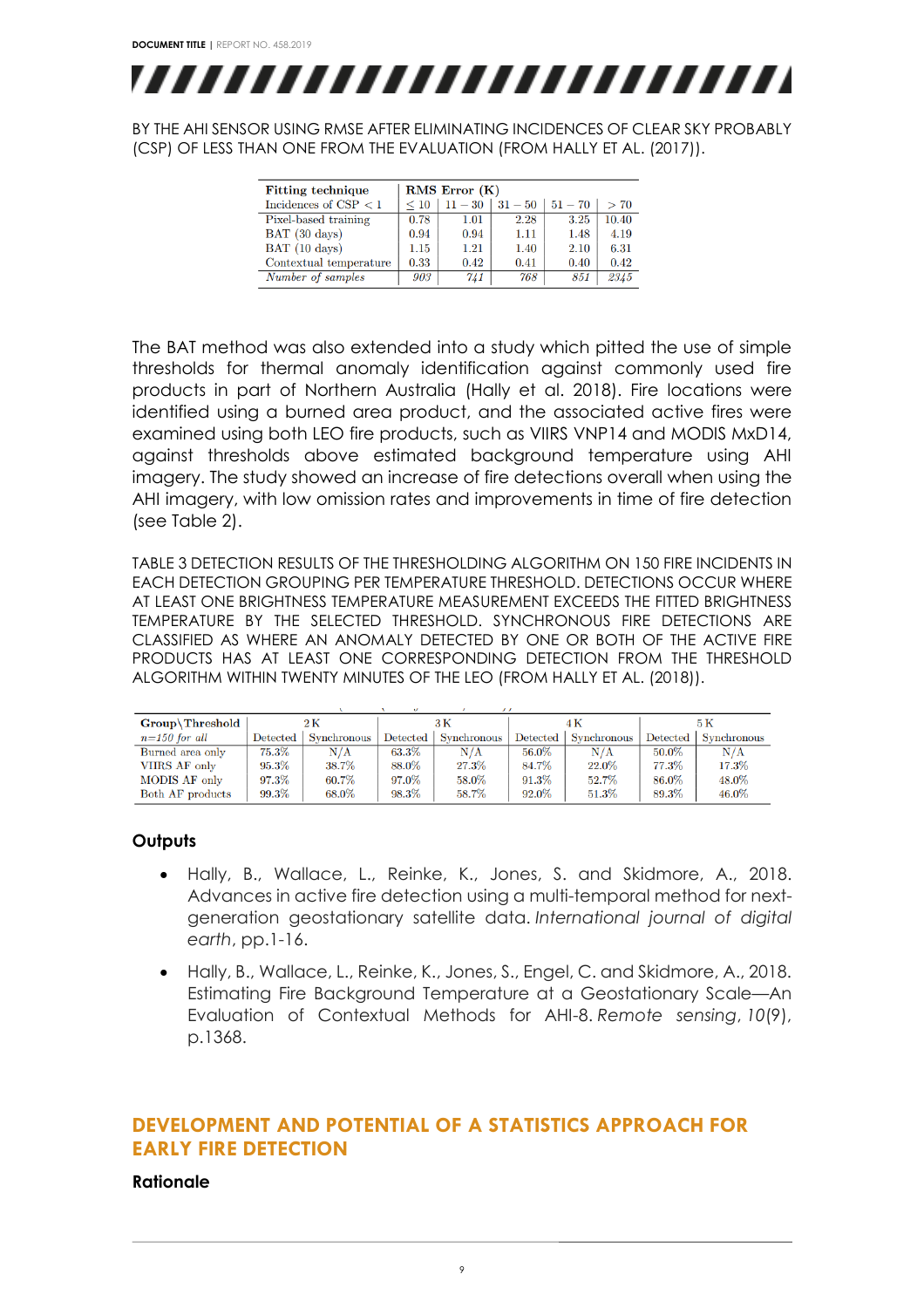Clear-sky satellite observations are linked to variables such as daytime radiation, atmospheric conditions and the underlying landscape characteristics. The amount of incoming radiation and hence heating of the ground can vary with time of day, season, proximity to the equator or pole, and weather conditions. Landscape conditions can vary greatly across the Australian-continent. Hence not all areas of Australia can be representative of each other.

Statistical estimations increase in accuracy when the errors are small or the sample size is larger. The Himawari sensor has fixed accuracy specifications, and Himawari started archiving data in 2015. These cannot be changed. To increase the accuracy of the active fire detection we can increase the sample area upon which the statistics are based. Normally-distributed populations have samples that are drawn from one single population. Variations in the underlying population can lead to a non-normal statistics and therefore inaccurate statistical estimations. To increase the sample size without distorting the statistic, we can group regions in terms of pixels that are representative of each other.

#### **Method and Results**

Biogeographic regions are regions of land that are representative of each other in terms of certain biological, ecological and climatic conditions. Version 7 of the Interim Biogeographic Regionalization for Australia has broken up Australia in 89 regions and 419 sub-regions. These 419 sub-regions can be used to group representative areas of satellite data. In this work, an IBRA sub-region specific dynamically-varying definitions of clear-sky albedo, MIR and TIR was created. These "clear-sky" albedo, MIR and TIR definitions were used to detect potential fires in Himawari data. Albedo, MIR and TIR clear-sky values differed greatly between IBRA sub-regions, and within individual sub-region sub-seasons and is illustrated in Figure 2.

Single, Australia-wide clear-sky MIR, TIR and albedo estimates cannot not reflect this level of spatial and seasonal variability. Dynamic characterization of clearsky conditions for MIR, TIR and albedo, however, can be achieved across IBRA sub-regions and for different seasons. These dynamic clear-sky statistics can be used to form a simple fire hotspot algorithm that preliminary findings show have substantially lower rates of commission errors than the currently available WF-ABBA algorithm, and are comparable to currently operational satellite-based hotspots.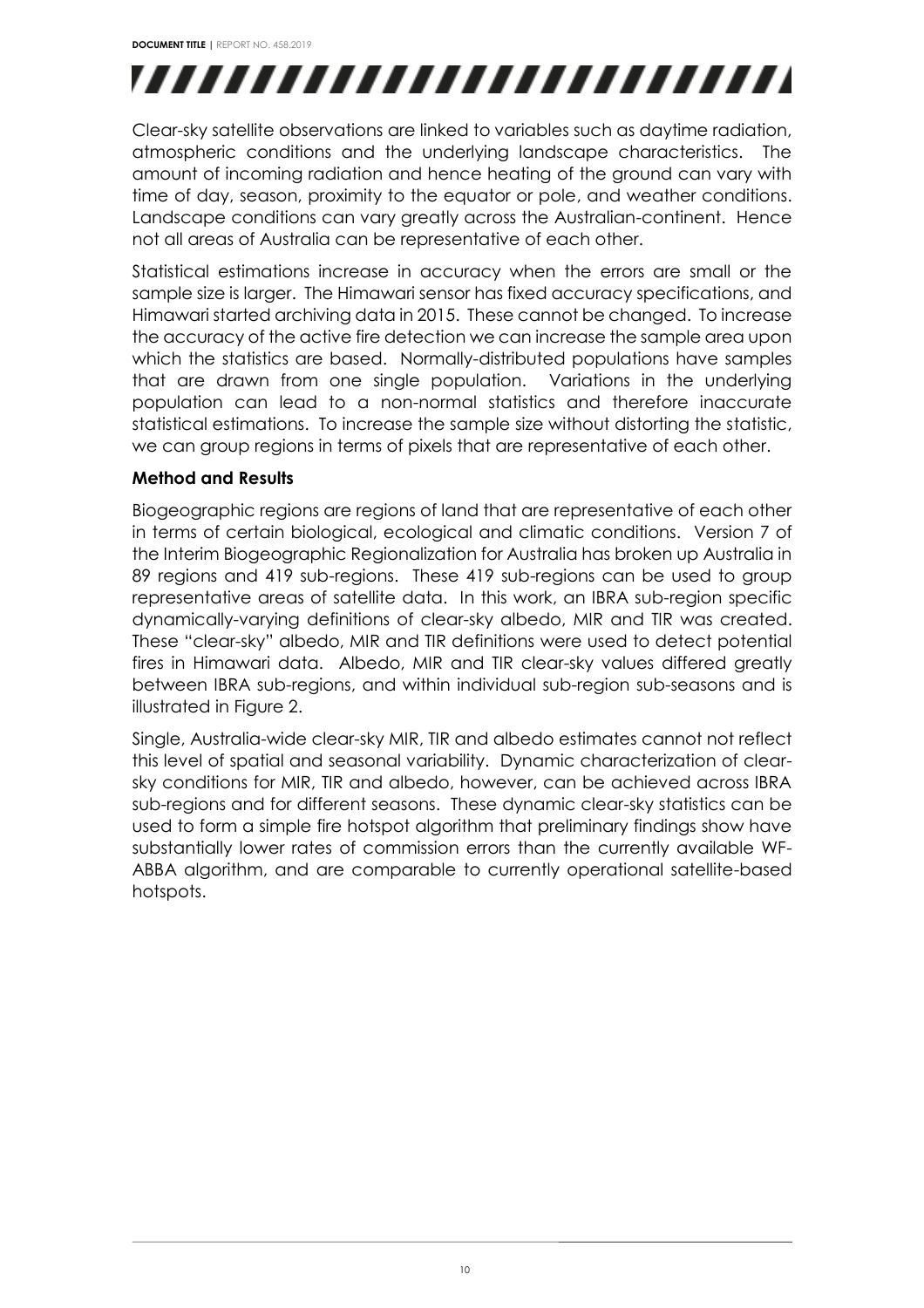



Figure 2. Sub-Seasonal AND IBRA REGION clear-sky MIR DISTRIBUTION 99th percentile VALUES on BACKGROUND PLOT, WITH SUSPECT HOTSPOTS WITH MIR VALUES 6K and 20K ABOVE the CLEAR-SKY MIR 99th DISTRIBUTION VALUE.

#### **Outputs**

• Engel, C., Jones, S. and Reinke, K., 2018. Performance of fire detection algorithms Using Himawari-8, in *Research Proceedings from the Bushfire and Natural Hazards CRC and AFAC conference.* 9pp (non-peer reviewed).

#### **DEVELOPMENT AND POTENTIAL OF A MULTI-RESOLUTION FIRE LINE PRODUCT.**

#### **Rationale**

AHI-FSA (Advance Himawari Imager - Fire Surveillance Algorithm) is a new wildfire surveillance algorithm that uses three independent threshold conditions to MIR, NIR and RED channels to detect fire-line pixels, and in doing so can map fire activity from a spatial resolution of 2km x 2km to 500m x 500m. This has potential benefits to fire detection using geostationary satellites which suffer from coarse spatial resolutions. Combined improvements in spatial resolution and high frequency of observations have the potential to provide information on fire activity in near-real time.

#### **Method and Results**

In the AHI-FSA, a potential fire day image is compared to a non-fire day image that is a cloud and fire free composite image with the same timestamp as the fire day. These two images form the basis of implementing the conditions that result in fire line activity. The three conditions are designed to detect thermal anomalies, changes in vegetation cover due to fire, and the edge between smoke and non-smoke pixels. The first condition is the "MIR condition" where thermal anomalies are detected using a contextual based approach. Outputs from "MIR condition" are the first layer of data available for fire surveillance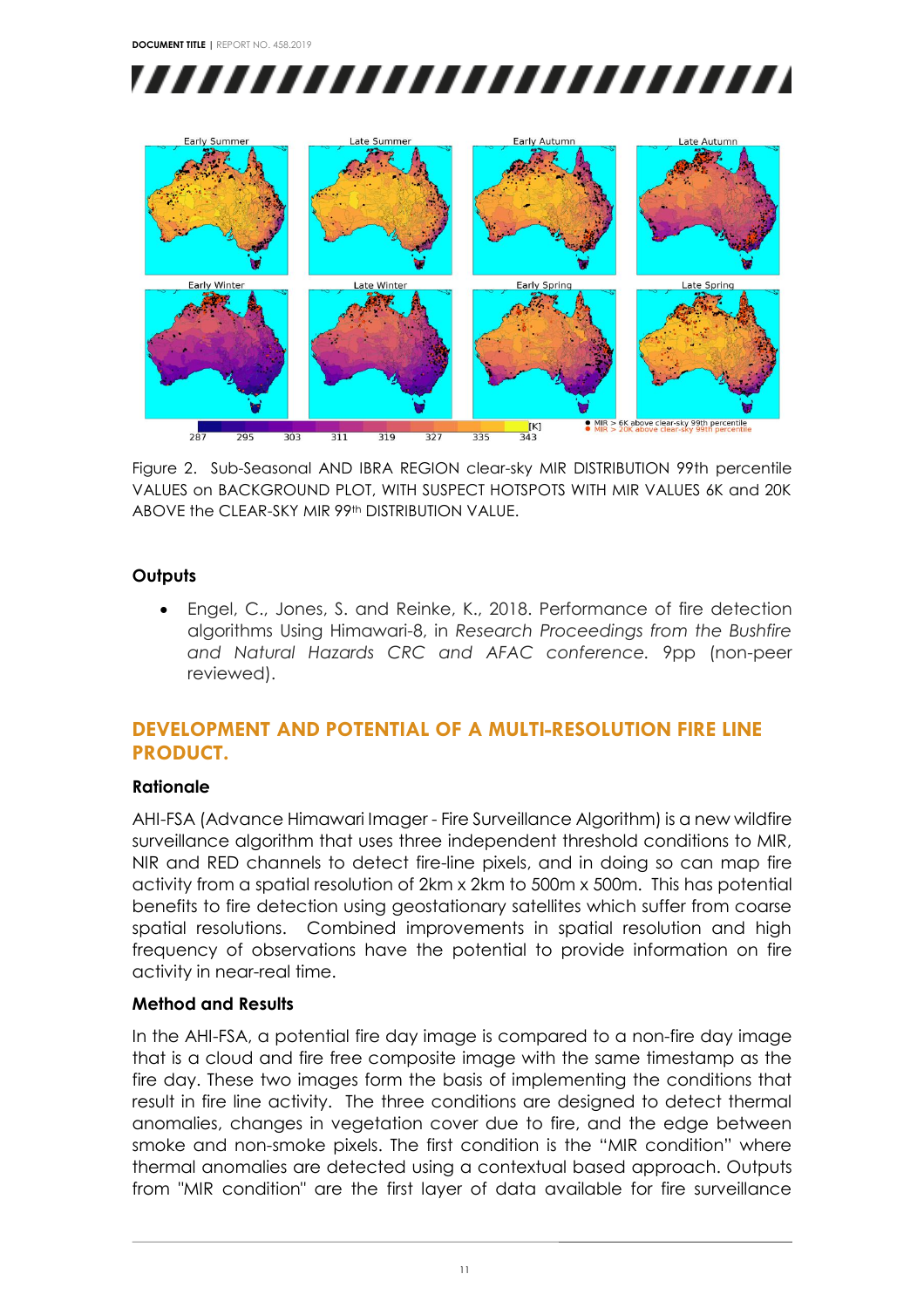named AHI-FSA 2 km detections. The second layer of data available through AHI-FSA is the AHI-FSA 500m fire-line pixels. AHI-FSA 500m fire-line pixels are detected when all three AHI-FSA conditions are satisfied.

AHI-FSA was intercompared against LEO hotspot products and Landsat-8 burnt scars using case study fires as well as an annual data set. Initially, case study fires over the northern grass/woodlands of Australia was used for intercomparison where there is a relatively high number of wildfire activity in this region, as well as being an area well documented in the remote sensing of fire literature.

Preliminary results showed AHI-FSA was able to detect a single VIIRS hotspot, 40% of the time over the Northern Australian woodland. Schroeder et al. (2014) demonstrated VIIRS hotspots were able to detect fires 0.01 ha in size at 800k with 50% confidence suggesting AHI-FSA could be detecting much smaller fires compared to 14 ha (375 m x 375 m) VIIRS single hotspots ground resolution. Case study fires demonstrated the improved fire surveillance capabilities of AHI-FSA 500 m fire-line pixels. Continuously tracking fire movement, every ten minutes, AHI-FSA 500 m demonstrated 25% Australia wide commission error when intercompared to VIIRS hotspots. Over Northern Australia, this figure was 7% intercompared to Landsat-8 burnt scars suggesting correct detection by AHI-FSA. AHI-FSA 500 m tend to have high omission error when compared to near synchronous LEO hotspots. However, when a daily temporal window is considered lower omission error is observed; AHI-FSA 500 m reported a low 7% omission error compared to MODIS in the Northern Australia when daily composite was used. Over all resust demonstrated AHI-FSA can be used for wildfire surveillance in remote parts of Australia where resources can only be deployed for a hand full of high-risk fires. AHI-FSA can be used to identify fires that are rapidly developing, suddenly changing direction and moving toward settlements and fires that gradually dying down.

#### **Outputs**

- Wickramasinghe, C., Wallace, L., Reinke, K. and Jones, S., 2018. Implementation of a new algorithm resulting in improvements in accuracy and resolution of SEVIRI hotspot products. *Remote Sensing Letters*, 9(9), 877-885.
- Wickramasinghe, C., Wallace, L., Reinke, K. and Jones, S., 2018. Intercomparison of Himawari-8 AHI-FSA with MODIS and VIIRS active fire products. *International Journal of Digital Earth*, pp.1-17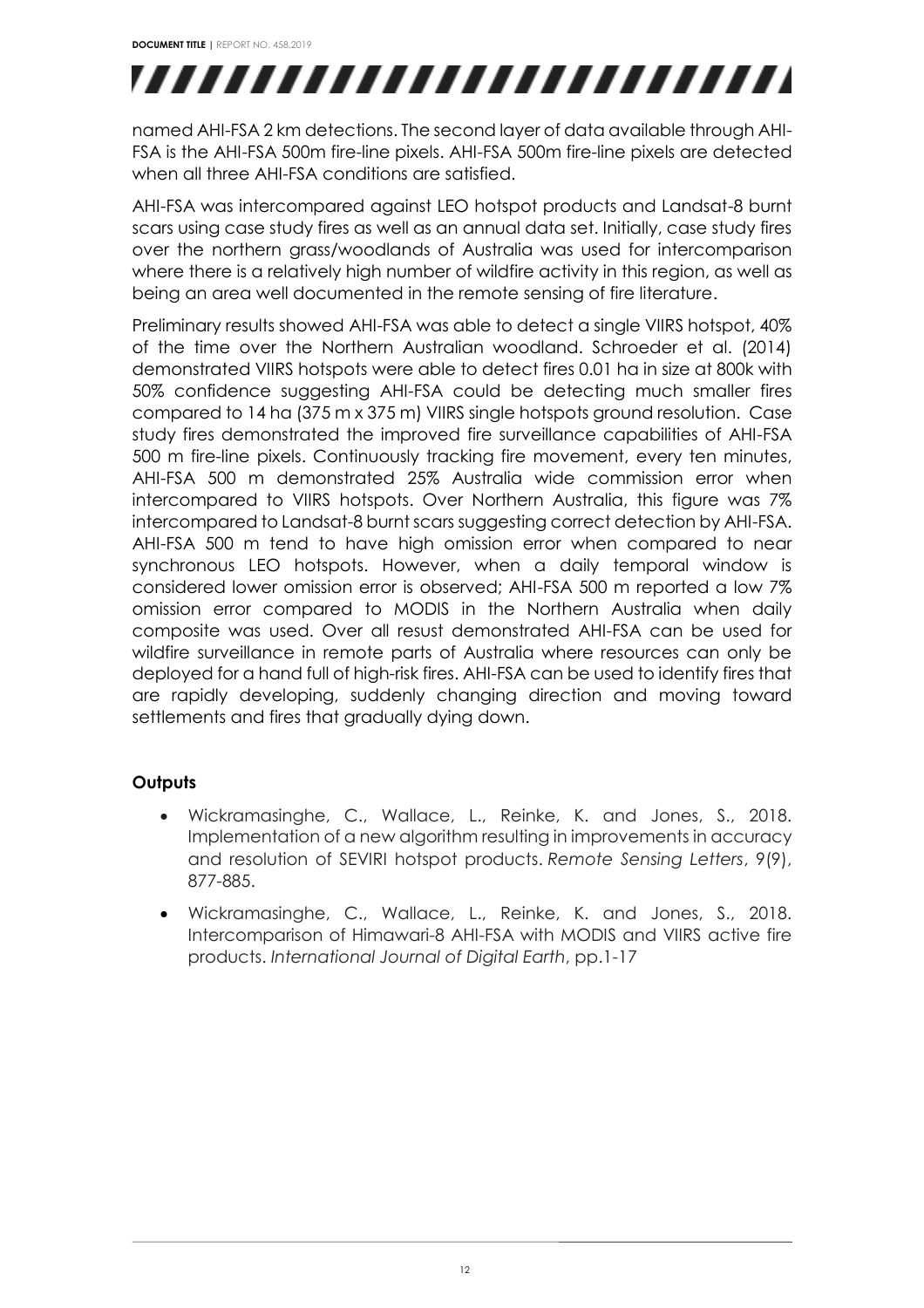

## <span id="page-13-0"></span>**KEY MILESTONES**

Key milestones for Active Fires are summarized according to: development of the algorithms, supporting products and intercomparison methods, and end-user trials.

Two algorithms have been developed and evaluated in case study situations. The next phase examines these across longer time periods and over greater areas. As part of the validation process, a new approach was developed to derive errors of omission and commission with algorithm outputs. This was necessary to facilitate the comparison of hotspot products that are created from sources with very different spatial resolutions and temporal frequencies.

Both the time-series based fire detection algorithm and multi-resolution fire line mapping algorithm required a cloud mask for implementation of each algorithm, and also to perform an accuracy assessment. In Australia, an accurate cloud mask for Himawari-8 was not available. Without a cloud mask it is not possible to implement the algorithms or undertake a thorough validation analysis. As a result, the literature was reviewed and a publication by Xu et al. (2010) was implemented to generate the necessary cloud mask. This was implemented for 2016 Himawari-8 data. Further analysis showed a decreasing reliability in the cloud mask along coast areas and in southern Australia. However, it was an improvement on what was currently available.

Resulting from the analysis into the implementation of a cloud mask was a second, new fire detection algorithm based on regional and seasonal statistical thresholds. The advantage of this approach is it does not rely on a cloud mask, rather embedding these types of anomalies within the algorithm process itself. Preliminary results with low earth orbiting satellite hotspot products are favourable, and comparisons with WF-ABBA indicate this new algorithm significantly improves in reducing false alarms, a well-known issue with WF-ABBA.

Planning is under way with NSW RFS, with data support from the Bureau of Meteorology, for a near real time trial of the new detection algorithm in early 2019. The scope of the trial and metrics for capturing performance are being developed in partnership with end-users.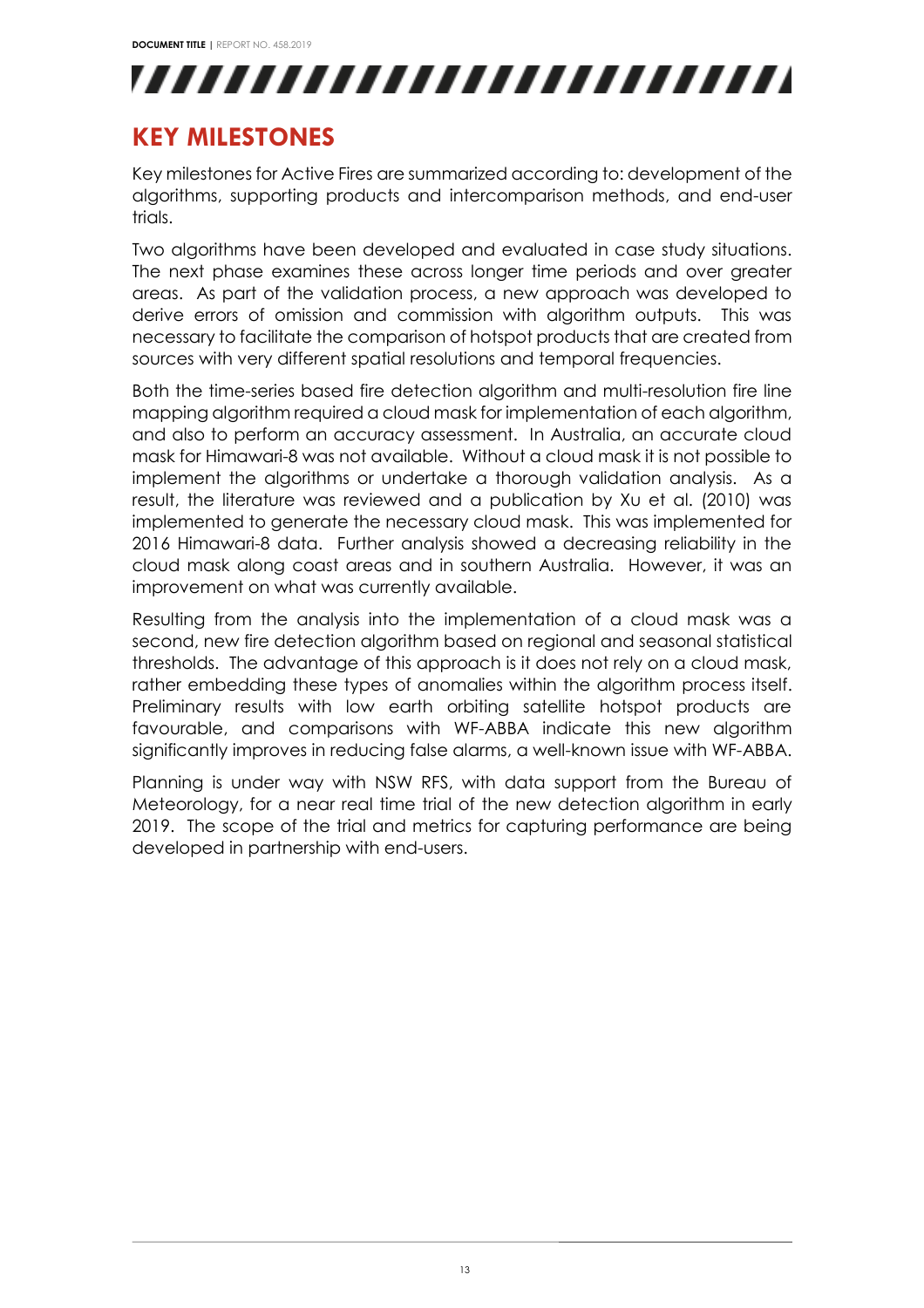

## <span id="page-14-0"></span>**UTILISATION OUTPUTS**

Utilisation outputs to date consist of:

- AHI cloud mask code based on Xu et al. (2010) and assessment of utility in Australia applied to 2016 data
- two AHI early fire detection algorithms
- one fire mapping algorithm at two spatial resolutions (2km, 500m)
- new approach for the intercomparison of high frequency + low spatial resolution satellite products with low frequency + high spatial resolution satellite products
- demonstration of performance of algorithms against other operational fire products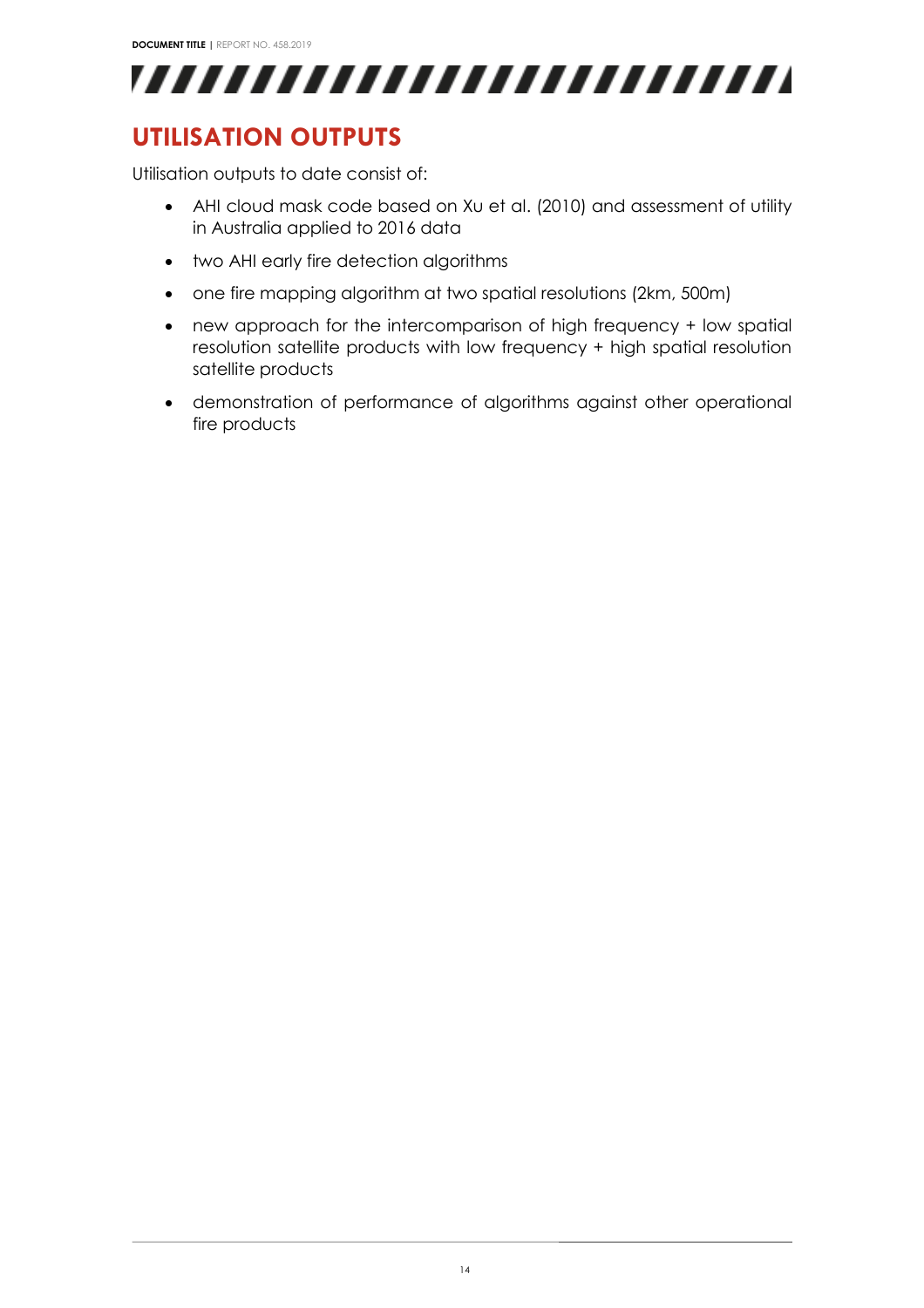

## <span id="page-15-0"></span>**PUBLICATIONS LIST**

- Hally, B., Wallace, L., Reinke, K., Jones, S. and Skidmore, A., 2018. Advances in active fire detection using a multi-temporal method for nextgeneration geostationary satellite data. *International journal of digital earth*, pp.1-16.
- Hally, B., Wallace, L., Reinke, K., Jones, S., Engel, C. and Skidmore, A., 2018. Estimating Fire Background Temperature at a Geostationary Scale—An Evaluation of Contextual Methods for AHI-8. *Remote sensing*, *10*(9), p.1368.
- Engel, C., Jones, S. and Reinke, K., 2018. Performance of fire detection algorithms Using Himawari-8, in *Research Proceedings from the Bushfire and Natural Hazards CRC and AFAC conference.* 9pp (non-peer reviewed).
- Wickramasinghe, C., Wallace, L., Reinke, K. and Jones, S., 2018. Implementation of a new algorithm resulting in improvements in accuracy and resolution of SEVIRI hotspot products. *Remote Sensing Letters*, 9(9), 877-885.
- Wickramasinghe, C., Wallace, L., Reinke, K. and Jones, S., 2018. Intercomparison of Himawari-8 AHI-FSA with MODIS and VIIRS active fire products. *International Journal of Digital Earth*, pp.1-17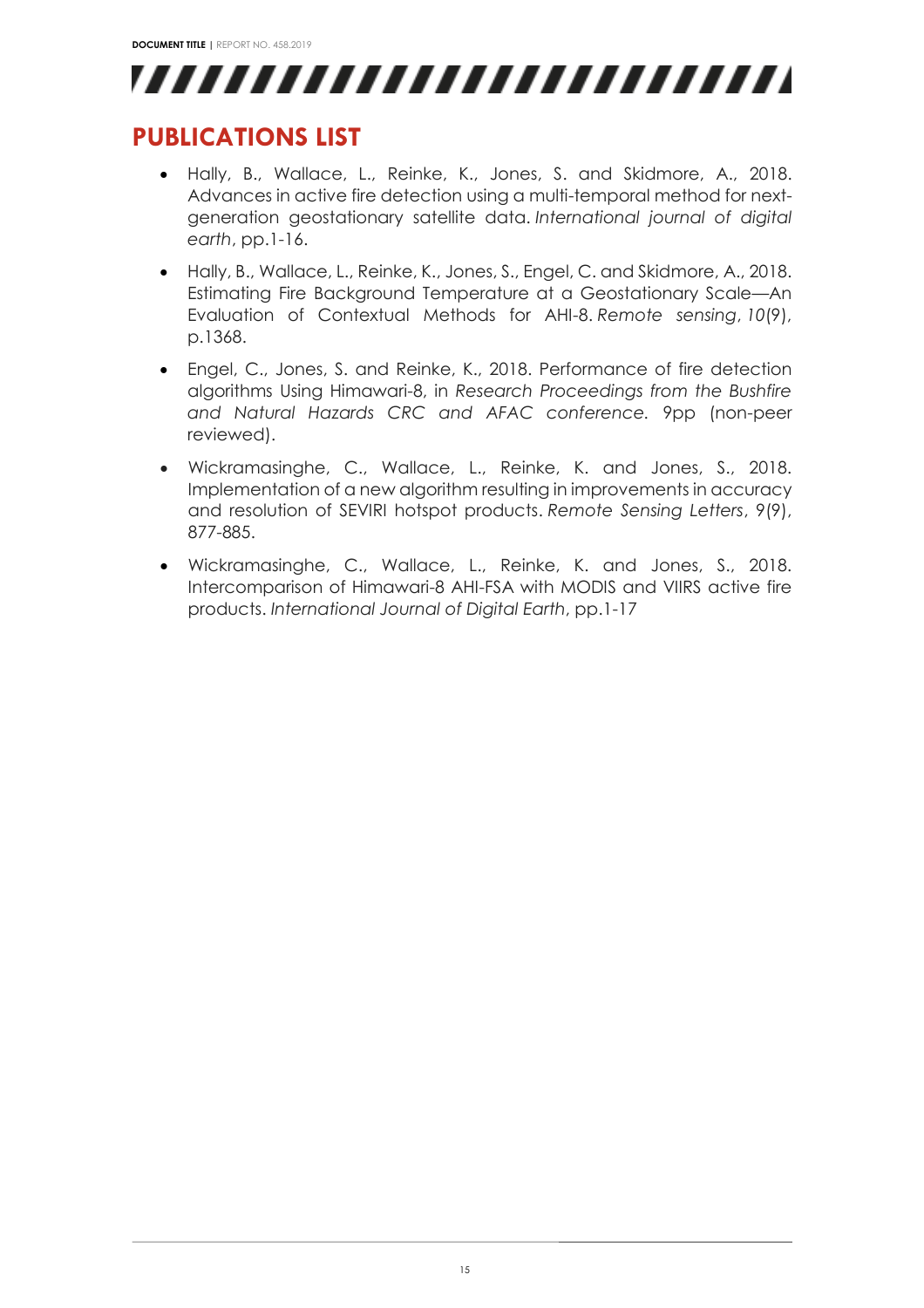

## <span id="page-16-0"></span>**TEAM MEMBERS**

Professor Simon Jones

- Dr. Karin Reinke
- Dr. Chermelle Engel
- Dr. Luke Wallace
- Mr. Bryan Hally
- Mr. Chats Wickramsinghe